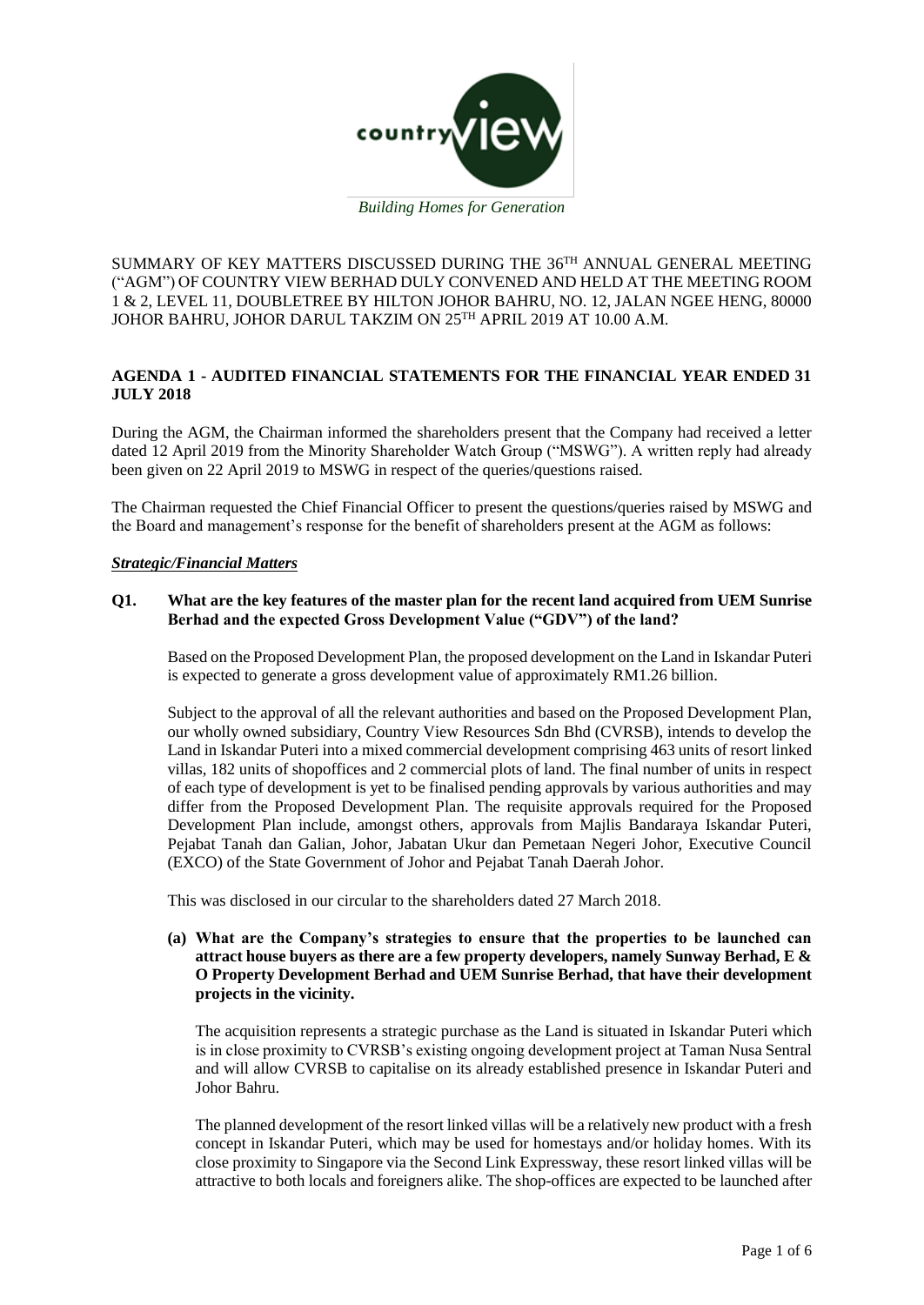the resort linked villas and due to the close proximity of the Land in Iskandar Puteri with many existing developments to be completed over the next few years, the demand for commercial/retail/office space is expected to be on the rise in the Iskandar Puteri region. The commercial plots of land will be reserved for future development.

This was disclosed in our circular to the shareholders dated 27 March 2018.

As in all businesses, intense competition is ever present. CVB has a track record built up over more than 30 years. Since the purchase of the land at Taman Nusa Bestari Jaya in year 2001, the Group has carved for itself a market with a strong following by offering the right product types with competitive pricing in Iskandar Puteri.

## **(b) When is the target date for the first launch of the property project and its GDV?**

An application for approval of the layout plan to the state government and relevant authorities has been submitted by CVRSB on 18 March 2018. The proposed development on the Land in Iskandar Puteri is expected to commence in the year 2020 after all necessary approvals from the relevant authorities have been obtained and it is expected that the completion of the entire development will take a period of seven (7) years. However, our Group is unable to ascertain the total development cost, expected commencement and completion dates, number of units in respect of each type of development, as well as the expected profits to be derived from the proposed development at this juncture as the proposed development is still in preliminary stage.

Therefore, at this juncture, we are unable to determine the GDV for the first phase of the project.

## **Q2 The Group's gearing ratio has increased substantially from 0.25 times in FY2017 to 0.79 times in FY2018. (Page 7 of the Annual Report).**

### **a) What is the optimal gearing ratio for the Group?**

The borrowings of our Group had increased as we borrowed to purchase our new land bank which is an income producing asset. We view this as a long-term positive development for the sustainability of the Group. Our Group may also incur additional borrowings to finance the development cost of the land in Iskandar Puteri going forward.

Our Group has not identified an optimal gearing ratio but rather conducts its operations taking into consideration its financial requirements, cashflow and serviceability of the borrowings and profitability of the Group.

Our projected cash flows are derived mainly from the combination of internally generated funds and borrowings. Our borrowings will drop when more cash are generated. Similarly, borrowings will rise when less cash are generated over the development period.

## **b) What are the measures the Company intends to take to reduce the gearing ratio to the optimal level?**

The Group is aware that the gearing ratio has increased arising from the purchase of the land in Iskandar Puteri. However as stated the Group views this as a long-term positive development for the sustainability of the Group.

Going forward the Group will explore and intensify all avenues to generate cashflow and income to reduce its gearing ratio including the following:

- i. To sell inventories of completed properties at our existing project, Taman Nusa Sentral
- ii. To sell the investment properties at our existing project, Taman Nusa Sentral.
- iii. To sell properties under development at our existing project, Taman Nusa Sentral
- iv. To sell parcels of vacant land held by the Group
- v. Launching and sale of properties at the newly acquired land in Iskandar Puteri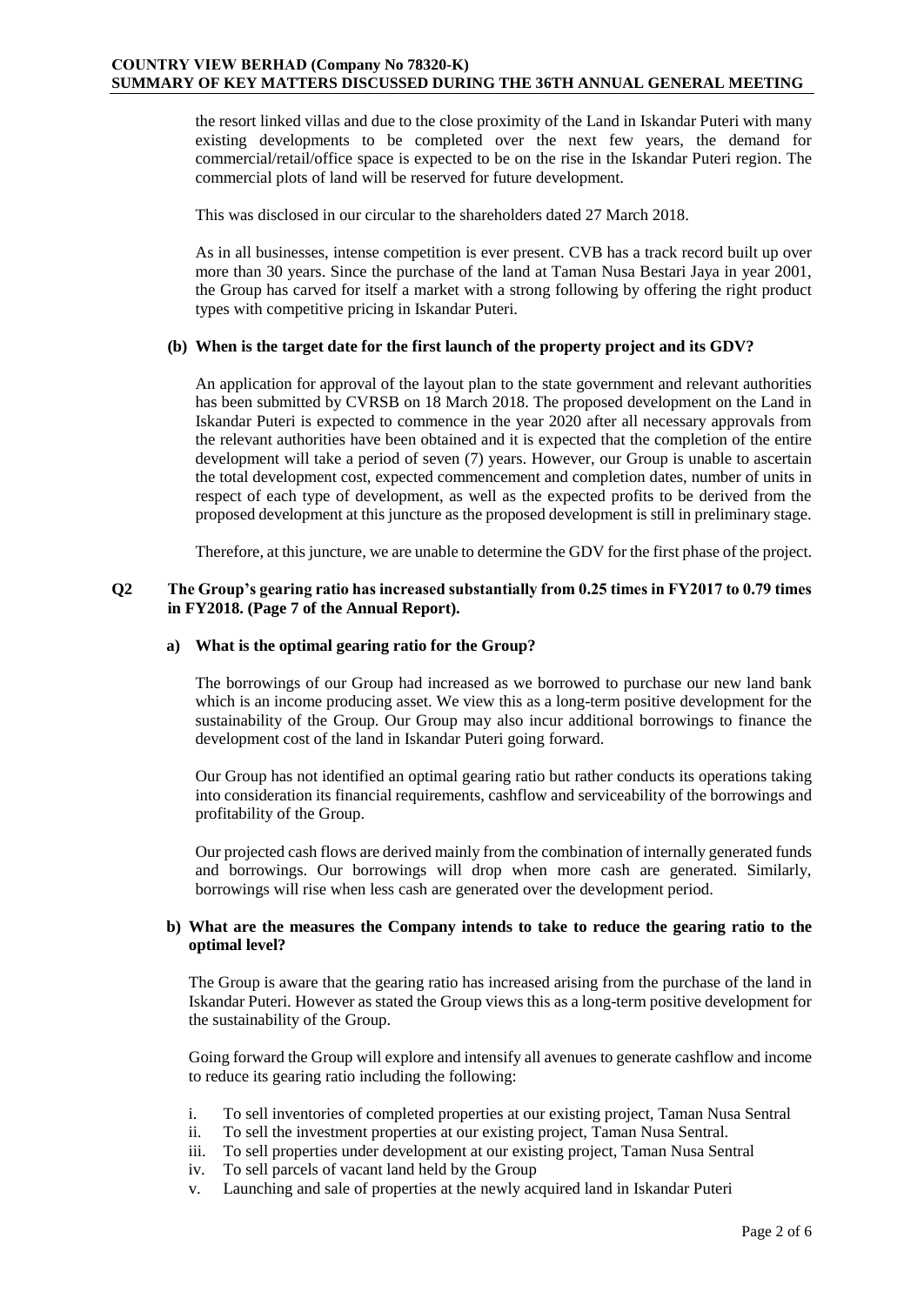#### **c) What are the financial institution's borrowing covenant on the Group's gearing ratio?**

As at to date, the financial covenant imposed on CVB by financial institutions is as follows:

i. RHB Islamic Bank Berhad and MBSB Bank Berhad in respect of a syndicated banking facilities: Country View Berhad (CVB) shall maintain a Consolidated Gearing Ratio of not more than one point five (1.50) times as long as the Banking Facility remains outstanding.

#### **Q3 The Company has disposed a piece of land in Kulim, Kedah for a total consideration of RM119,949,000.**

#### **a) What is the financial impact to the Group's bottom line?**

The disposal contributed Profit After Tax of RM 73.10 million to the Group's bottom-line for the financial year ended 30 November 2018.

#### **b) What was the reason for disposal?**

As stated in our circular dated 27 March 2018, the disposal provides an opportunity for our Group to unlock the value of the Lands in Kulim, which has increased in value since its acquisition in the year 2000, without having to develop the Lands in Kulim and also provides immediate cash flow for our Group. The disposal is in line with our Group's strategy and objective to enhance shareholder value. Furthermore, the disposal presents an opportunity and viable option for our Group to raise funds to part finance the acquisition of the new land in Iskandar Puteri.

## **Q4 The Group's revenue for FY2018 increased due to the sale of land amounting to RM119.9 million.**

### **a) What are the reasons for the lower revenue from property development of RM74.19 million in FY2018 as compared to RM94.0 million in FY2017?**

Revenue as disclosed in Note 27 of the Financial Statements in the Annual Report 2018 of CVB is as follows:-

|                               | <b>GROUP</b>  |               |
|-------------------------------|---------------|---------------|
|                               | 2018          | 2017          |
|                               | <b>RM'000</b> | <b>RM'000</b> |
| <b>Property Development</b>   | 74,190        | 94,021        |
| Sales of completed properties | 41,710        | 27,805        |
|                               | 115,900       | 121,826       |
| Sales of land                 | 119,949       |               |
| Others                        | 214           | 127           |
|                               | 236,063       | 121,953       |

Revenue for properties under development/construction (RM94.021 million) was higher in FY2017 as more units of premium priced properties were sold and the percentage of completion recognized was also higher in respect of these premium priced properties sold.

# **b) What is the nature of "Others" that is reported as a component of the Group's Revenue?**

"Others" represents income from security services charged to the property owners.

## **c) What are the reason(s) for the increase in "Others" revenue in FY2018 (RM214K) as compared to FY2017 (RM127K)?**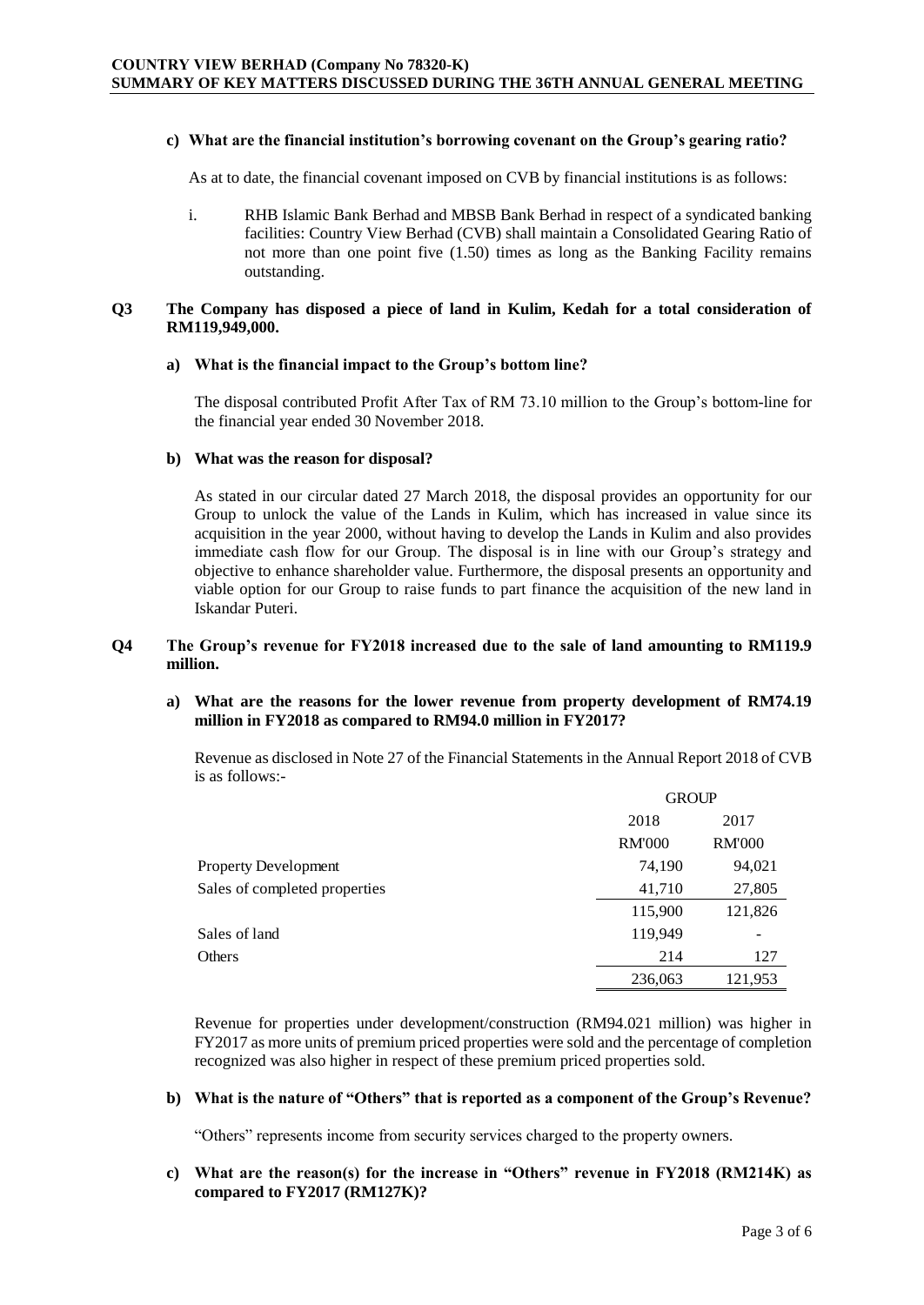The increase in "Others" revenue in FY2018 was due to the income from security services charged to the owners of the 3-storey superlink houses as well as the 3 storey cluster houses when the properties were completed with Certificate Of Completion and Compliance (CCC).

In FY2017, the income from security services were only charged to the owners of the 3-storey superlink houses.

## **Q5 Other income was lower at RM10.1 million in FY2018 as compared to RM22.1 million in FY2017.**

### **a) What is the nature of this Other Income?**

The component of other income is as follows: -

|                                                   | <b>GROUP</b>  |               |
|---------------------------------------------------|---------------|---------------|
|                                                   | 2018          | 2017          |
|                                                   | <b>RM'000</b> | <b>RM'000</b> |
| Fair value gain on investment properties          | 7.697         | 20,694        |
| Interest income                                   | 1,055         | 649           |
| Others                                            | 1,324         | 778           |
| Gain on disposal of property, plant and equipment |               | 28            |
|                                                   | 10,076        | 22,149        |

#### **b) What are the reason(s) for the lower Other Income?**

In FY2018, the other income was lower due to lower fair value gain on investment properties arising from fewer units of investment properties recognized and the allowance for impairment to the carrying value of the investment properties.

### **c) Is this trend expected to continue in the future?**

As disclosed in note 4.8 to the Financial Statements, fair values of investment properties are based on reference to market evidence of transaction prices for similar properties.

A gain or loss arising from a change in the fair value of investment properties is recognized in profit or loss for the period in which it arises.

The fair value gain on investment properties to be recognized would be dependent on both the buoyancy of the property market and the prevailing rental conditions at our existing Taman Nusa Sentral.

### *Corporate Governance and Sustainability Matters*

**Q1 As explained in Practice 1.3 of the Corporate Governance Report, the roles and functions of a Chief Executive Officer is carried out and performed by three Executive Directors jointly and collectively.**

## **Is it practical to have three Executive Directors carrying out the role of the Chief Executive Officer?**

Country View Berhad was listed on Bursa on 29 May 2002. The Group's organization and management structure has been in place since the Company's listing.

The Board is of the opinion that this structure has served the Company very well as reflected in the commendable results with a solid track record over the past 17 years.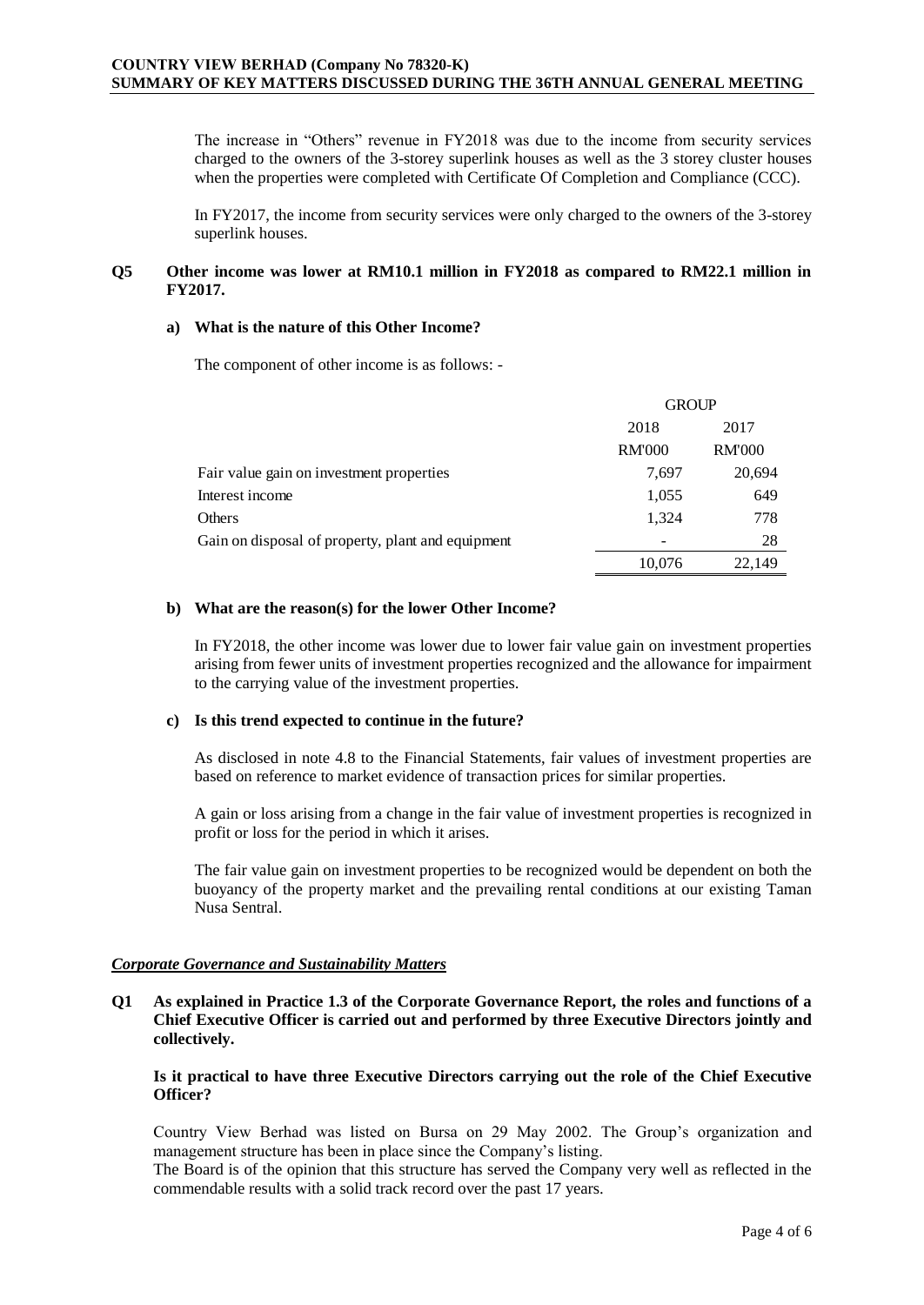## **What is the role and job functions of each Executive Director?**

The roles and job functions of the Executive Directors are shared jointly and collectively and they can be viewed in the Company's Board Charter which can be easily accessed via the Company's website at *[www.countryview.com.my](http://www.countryview.com.my/)*.

The Executive Directors are supported by a Senior Management team, comprising the Group General Manager, Chief Financial Officer and all the Heads of Departments to conduct the day to day management of the Group.

Should there be any important matters or issues to address, the Executive Directors will immediately convene a meeting to address it. In our Group, the decision making lies with the three Executive Directors collectively which the Group is of the view that it is more transparent, effective and valuable as opposed to having one Chief Executive Officer.

## **Q2. We have accessed the Company's website on 11 April 2019 and noted that there was no publication of the "Key Matters Discussed" at the Company's 35th Annual General Meeting held on 26 April 2018 as required under paragraph 9.21(2)(b) of the Main Market Listing Requirements.**

There were no "key matters discussed" posted on the website as there were no key matter raised by shareholders for discussion during the 35<sup>th</sup> Annual General Meeting held on 26 April 2018.

All motions were tabled and proceeded to poll voting and were duly passed during the said Annual General Meeting.

### **Further matters raised**

- 1. The representative from MSWG, Mr Lee Chee Meng requested the Board to consider improving the presentation of the financial performance of the Group carried out by the Chief Financial Officer to be presented in point form with the help of tables and charts format for shareholders to understand easily.
- 2. A Shareholder, Ms Chan Thing Yee stated that she is a buyer and resident of Taman Nusa Sentral, Iskandar Puteri, developed by the Group and observed that the sales of residential units of the Group was good but noted that the commercial shop houses were not so welcomed by buyers. She raised her concerns on sales of shop houses in the current market and enquired on the commercial aspects of the plans for the newly acquired land in Iskandar Puteri.

She stated that she was pleased with her investment in the property in Nusa Sentral which had also prompted her to invest in shares of the Company.

### **Response from Executive Director**

Mr Law Kit Tat stated that the commercial shop houses in Taman Nusa Indah, the Company previous project had been fully sold.

The commercial shop houses in Taman Nusa Sentral were also mostly sold todate. There have also been active transactions on the secondary market, and just recently a shop house put up for auction had also been taken up. This shows the interest buyers have in commercial property in Taman Nusa Sentral.

Recently, more and more shops are opening up and it is normal for any new development take some time to mature and achieve a high tenancy rate of its commercial properties.

With regards to the new land bank at Iskandar Puteri, the land use is zoned for commercial and as was previously disclosed, the Group intends to develop resort villas which can be used for own stay but had the